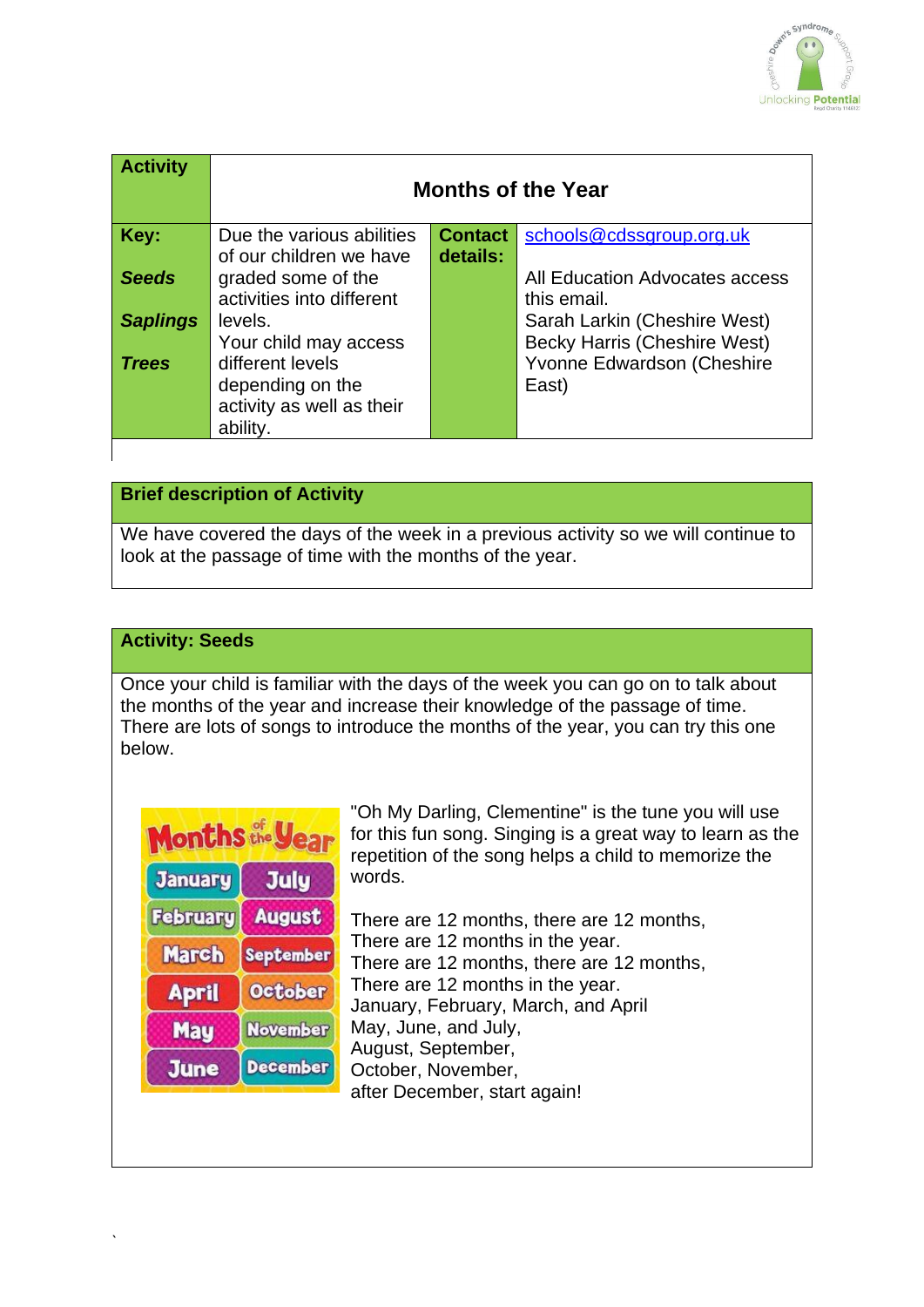



A few ideas for creating a tree display to show the different seasons with hand and fingerprints or toilet rolls and cotton wool balls.

### **Activity: Saplings and Trees**

Print out the yearly calendar and find todays date. If you have been talking about the days of the week, introduce the date and month. Point out when their birthday is. When are other family members birthdays?

Are there any special events coming up? How many sleeps until that date? Will you count in sleeps/days or is it a long time away so you will have to count in months.

Look at the months of the year poster and talk about what happens in each month. Introduce the seasons and use the activity sheets attached to talk about the different seasons we have in our country. Below are some links to images from different season in the year.



Spring- <https://www.youtube.com/watch?v=0Z-iG-o5uOo> Summer - [https://www.youtube.com/watch?v=w12ZbGBWZ\\_k](https://www.youtube.com/watch?v=w12ZbGBWZ_k) Autumn [-https://www.youtube.com/watch?v=g7w2RVRbhhI](https://www.youtube.com/watch?v=g7w2RVRbhhI) Winter - <https://www.youtube.com/watch?v=X0Bv6hchrg0>

Can you put the months of the year in the right order? Can you put the months of the year with the correct season? You can use the activity we described in a previous activity to play a game with the months of the year. Write them onto post it notes, stick to the window then see if you move them from one side of the window to the other in the correct order. Time how quickly you can do it, who can do it the quickest? Alternatively, you could use the flashcards and blu-tac them to the window.

#### **Attachments:**

2020 calendar Months of the year poster